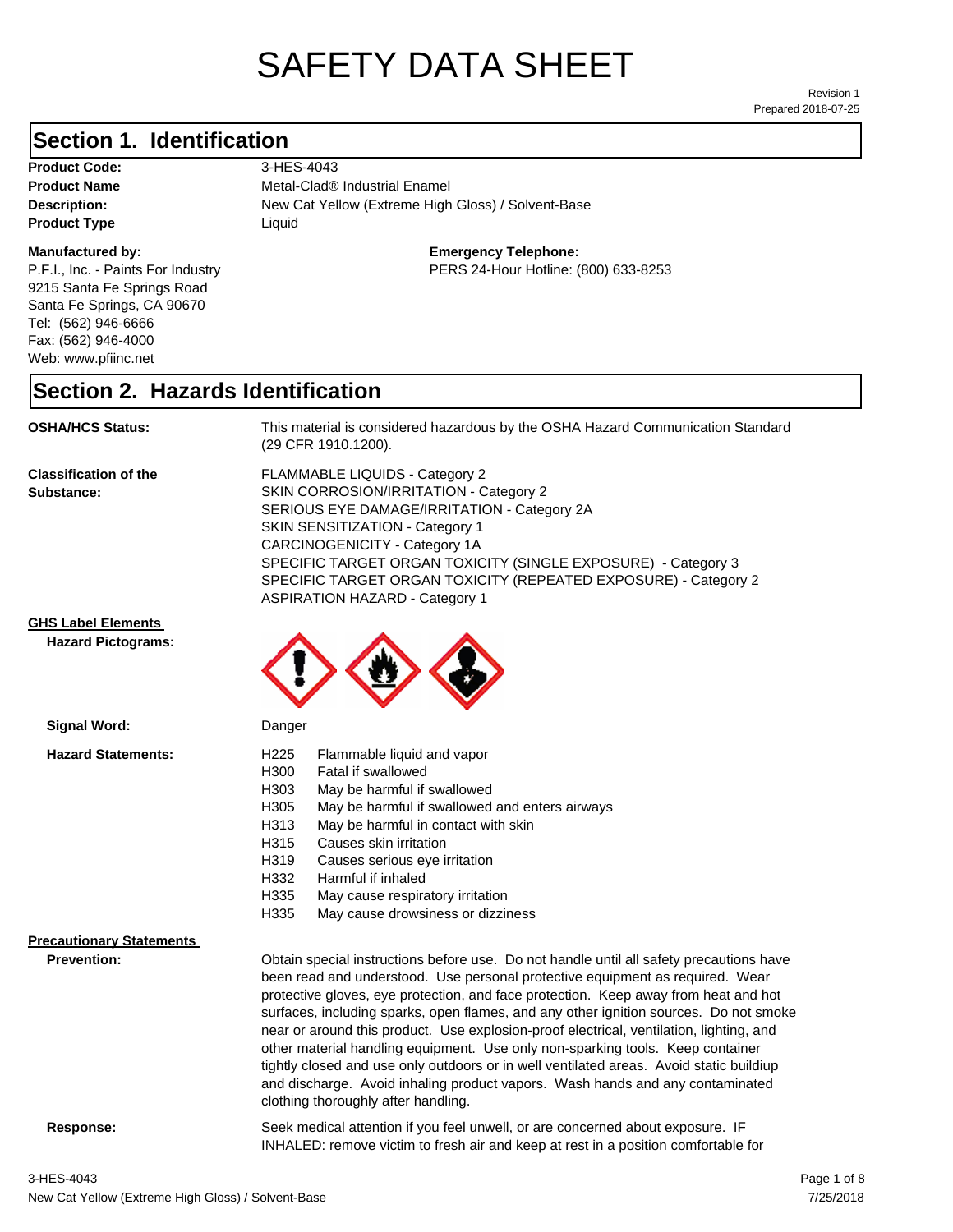| Storage & Disposal:                         | breathing. IF SWALLOWED: contact a poison control center or physician immediately.<br>Do not induce vomiting. IN CASE OF SKIN OR HAIR CONTACT: remove all<br>contaminated clothing, and wash skin with soap and water. If irritation or rash occurs,<br>get medical attention. IF IN EYES: rinse with copious amounts of water for several<br>minutes. Remove contact lenses, if present and easy to do so. If eye irritation persists,<br>seek medical attention.<br>Store in a locked and secure environment. Store in a cool, well ventilated area away<br>from direct sunlight and heat. Dispose of contents and container in accordance with all<br>local, regional, state, and federal regulations.                                                                                                                                                                                                                                                                                                                |
|---------------------------------------------|--------------------------------------------------------------------------------------------------------------------------------------------------------------------------------------------------------------------------------------------------------------------------------------------------------------------------------------------------------------------------------------------------------------------------------------------------------------------------------------------------------------------------------------------------------------------------------------------------------------------------------------------------------------------------------------------------------------------------------------------------------------------------------------------------------------------------------------------------------------------------------------------------------------------------------------------------------------------------------------------------------------------------|
| <b>Supplemental Label</b><br>Elements:      | Ensure adequate ventilation at all times when using this product and when sanding the<br>dried film. Wear an appropriate, NIOSH approved particulate respirator. Follow all<br>respirator manufacturer's directions for proper use. Abrading or sanding this product's<br>dried film may release crystalline silica which has been shown to cause lung damage<br>and may cause cancer following long term exposure. Rags, sandpaper, steel wool,<br>and other abrading materials or waste containing this product may spontaneously<br>combust when improperly disposed of. Product contains solvents which can cause<br>permanent brain and nervous system damage. Intentional misuse by concentrating<br>and inhaling the contents of this product can be harmful or fatal. Do not transfer<br>contents to another container.<br>PROPOSITION 65 WARNING: this product contains chemicals known to the State of<br>California to cause cancer and birth defects or other reproductive harm.<br>FOR INDUSTRIAL USE ONLY. |
| <b>Hazards not otherwise</b><br>classified: | None known.                                                                                                                                                                                                                                                                                                                                                                                                                                                                                                                                                                                                                                                                                                                                                                                                                                                                                                                                                                                                              |

# **Section 3. Composition/Information on Ingredients**

| Chemical Name / CAS No                                                              |
|-------------------------------------------------------------------------------------|
| Calcium Carbonate<br>1317-65-3<br>10 to 20%                                         |
| <b>Regular Mineral Spirits</b><br>64741-41-9<br>10 to 20%<br>Vapor Pressure: 2 mmHg |
| Naphtha<br>64742-89-8<br>5 to 10%<br>Vapor Pressure: 12 mmHg                        |
| Xylene<br>1330-20-7<br>1 to 5%<br>Vapor Pressure: 1.06 kPa                          |
| <b>Mineral Spirits</b><br>8052-41-3<br>1 to 5%<br>Vapor Pressure: 2 mmHg            |
| Acetone<br>67-64-1<br>1 to 5%<br>Vapor Pressure: 30.796 kPA                         |
| <b>Titanium Dioxide</b><br>13463-67-7<br>1 to 5%                                    |

#### **Section 4. First Aid Measures**

#### **Description of First Aid Measures**

Eye Contact: **IMMED** Immediately flush eyes with copious amounts of water. Remove any contact lenses.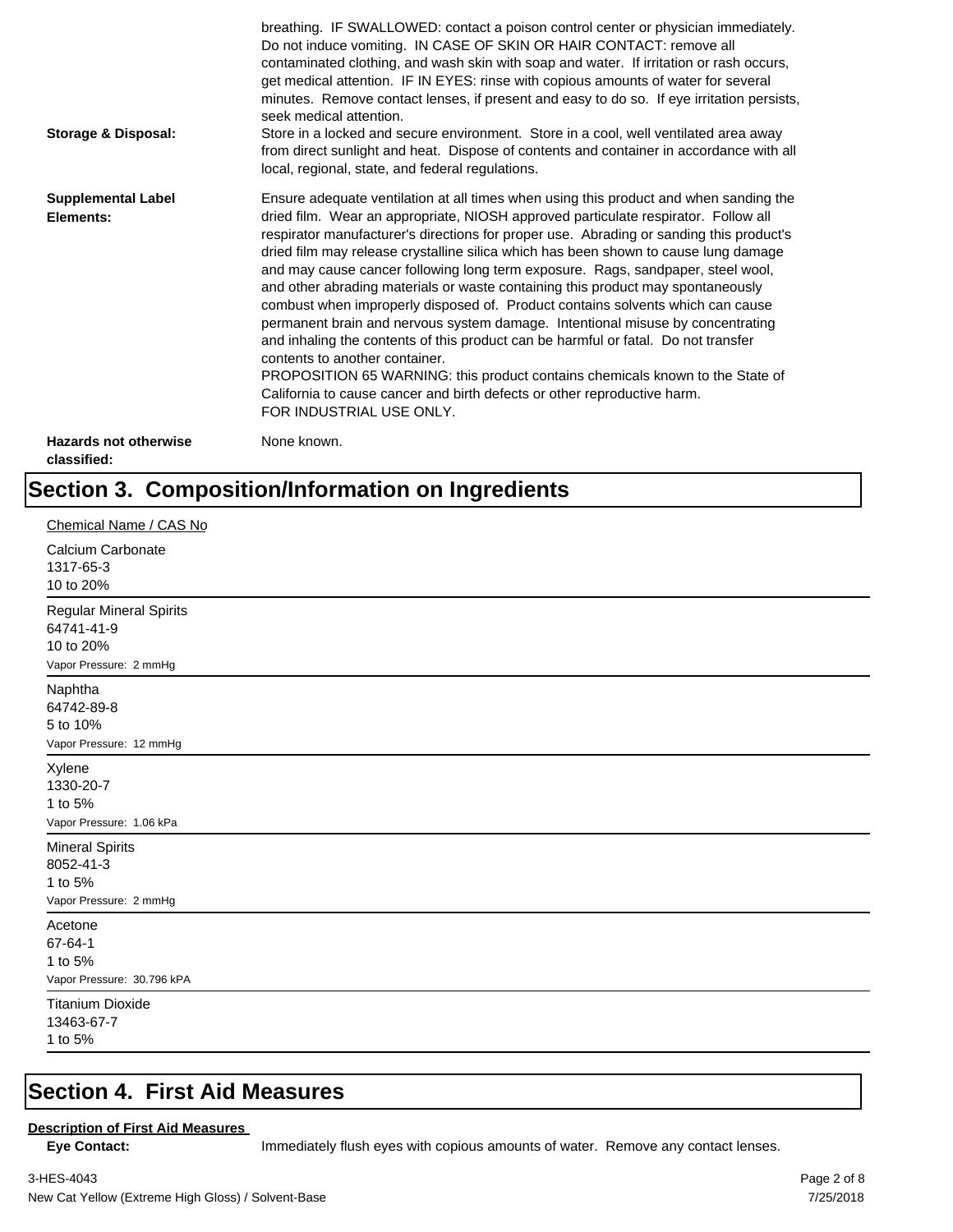| Inhalation:                                         | Rinse for at least 10 minutes. Get medical attention.<br>Remove victim to fresh air and maintain in a rest position comfortable for breathing. If<br>fumes are still present, all rescuers should wear appropriate respirators. If victim<br>exhibits irregular breathing, trained personnel should provide artificial respiration or<br>oxygen. Mouth-to-mouth resuscitation may be dangerous. If necessary, contact a<br>poison control center or physician immediately. If victim is unconscious, place in a<br>recovery position and seek medical help immediately. Maintain an open airway for the<br>victim.                                                                                                                                                                                                                    |
|-----------------------------------------------------|---------------------------------------------------------------------------------------------------------------------------------------------------------------------------------------------------------------------------------------------------------------------------------------------------------------------------------------------------------------------------------------------------------------------------------------------------------------------------------------------------------------------------------------------------------------------------------------------------------------------------------------------------------------------------------------------------------------------------------------------------------------------------------------------------------------------------------------|
| <b>Skin Contact:</b>                                | Wash affected areas with soap and water. Remove contaminated clothing and shoes.<br>Continue to rinse the affected area for at least ten minutes. Get medical attention if<br>discomfort continues. Avoid further exposure in the event of any symptoms or<br>complaints.                                                                                                                                                                                                                                                                                                                                                                                                                                                                                                                                                             |
| Ingestion:                                          | If product is ingested, contact a poison control center or a physician immediately. Do<br>not induce vomitting. Rinse mouth with water and remove dentures, if any. Remove<br>victim to fresh air and keep at rest in a comfortable position to facilitate breathing. If<br>the victim is conscious and the product has been swallowed, provide small quantities of<br>water to drink. Cease if the victim feels sick, as vomitting may be dangerous.<br>Aspiration hazard if swallowed. This product can enter the lungs and cause damage.<br>If vomitting occurs, the head should be kept low so that vomit does not enter the lungs.<br>Never administer anything by mouth to an unconscious person. If unconscious, place<br>in a recovery position while medical attention is sought. Maintain an open airway for<br>the victim. |
| <b>Potential Acute Health Effects</b>               |                                                                                                                                                                                                                                                                                                                                                                                                                                                                                                                                                                                                                                                                                                                                                                                                                                       |
| <b>Eye Contact:</b>                                 | Causes serious eye irritation.                                                                                                                                                                                                                                                                                                                                                                                                                                                                                                                                                                                                                                                                                                                                                                                                        |
| Inhalation:                                         | Can cause central nervous system depression. May cause drowsiness and dizziness<br>as well as respiratory irritation.                                                                                                                                                                                                                                                                                                                                                                                                                                                                                                                                                                                                                                                                                                                 |
| <b>Skin Contact:</b>                                | Causes skin irritation. May cause an allergic skin reaction.                                                                                                                                                                                                                                                                                                                                                                                                                                                                                                                                                                                                                                                                                                                                                                          |
| Ingestion:                                          | Can cause central nervous system depression. May be fatal if swallowed and allowed<br>to enter airways. Irritating to mouth, throat and stomach.                                                                                                                                                                                                                                                                                                                                                                                                                                                                                                                                                                                                                                                                                      |
| <b>Over-Exposure Signs &amp; Symptoms</b>           |                                                                                                                                                                                                                                                                                                                                                                                                                                                                                                                                                                                                                                                                                                                                                                                                                                       |
| <b>Eye Contact:</b>                                 | Adverse symptoms may include: pain or irritation, watering, redness.                                                                                                                                                                                                                                                                                                                                                                                                                                                                                                                                                                                                                                                                                                                                                                  |
| Inhalation:                                         | Adverse symptoms may include: respiratory tract irritation, coughing, nausea or<br>vomiting, headache, drowsiness or fatigue, dizziness or vertigo, unconsciousness.                                                                                                                                                                                                                                                                                                                                                                                                                                                                                                                                                                                                                                                                  |
| <b>Skin Contact:</b>                                | Adverse symptoms may include: irritation, redness.                                                                                                                                                                                                                                                                                                                                                                                                                                                                                                                                                                                                                                                                                                                                                                                    |
| Ingestion:                                          | Adverse symptoms may include: nausea, vomiting.                                                                                                                                                                                                                                                                                                                                                                                                                                                                                                                                                                                                                                                                                                                                                                                       |
|                                                     | Indication of immediate medical attention and special treatment needed                                                                                                                                                                                                                                                                                                                                                                                                                                                                                                                                                                                                                                                                                                                                                                |
| <b>Notes to Physician:</b>                          | Treat symptomatically. Contact poison treatment specialists if large quantities have<br>been ingested or inhaled.                                                                                                                                                                                                                                                                                                                                                                                                                                                                                                                                                                                                                                                                                                                     |
| <b>Specific Treatments:</b>                         | None specified.                                                                                                                                                                                                                                                                                                                                                                                                                                                                                                                                                                                                                                                                                                                                                                                                                       |
| <b>Protection of First Aid</b><br><b>Providers:</b> | No action should be taken involving any personal risk or without proper training. If<br>fumes are still present, rescuers should wear appropriate respirators or a self<br>contained breathing apparatus. Mouth-to-mouth resuscitation may be dangerous for<br>the first aid provider. Wash all contaminated clothing with soap and water before<br>removal.                                                                                                                                                                                                                                                                                                                                                                                                                                                                          |

# **Section 5. Fire Fighting Measures**

| <u>Extinguishing Media</u> |                                                                                                                                                                                                                                                                                                                                                                                                                   |
|----------------------------|-------------------------------------------------------------------------------------------------------------------------------------------------------------------------------------------------------------------------------------------------------------------------------------------------------------------------------------------------------------------------------------------------------------------|
| <b>Suitable Media:</b>     | Dry chemical, CO2, water spray (fog), foam, dry sand.                                                                                                                                                                                                                                                                                                                                                             |
| Unsuitable Media:          | Do not use water jet.                                                                                                                                                                                                                                                                                                                                                                                             |
| <b>Specific Hazards:</b>   | The material contains flammable liquid and vapor. Closed containers may explode<br>when exposed to extreme heat as a result of buildup of steam. Vapors may form<br>explosive mixtures with air. Vapors can travel to a source of ignition and flash back.<br>Keep containers tightly closed and isolate from heat, electrical equipment, sparks, and<br>open flames. No unusual fire or explosion hazards noted. |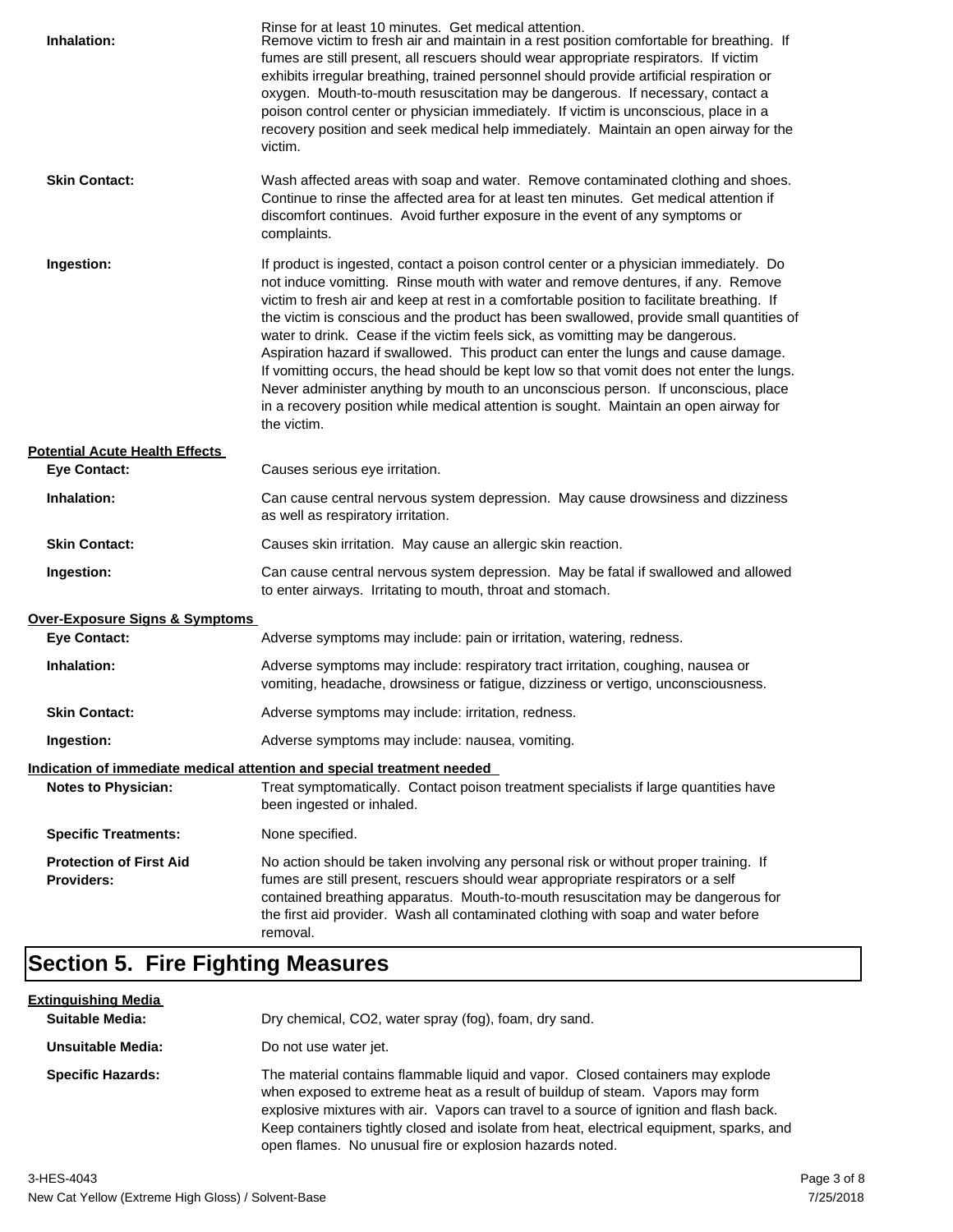Water may be used to cool closed containers to prevent pressure buildup and possible autoignition or explosion. Evacuate area and fight fire from safe distance. Containers may explode when heated. Firefighters should wear appropriate protective equipment and self-contained breathing apparatus with a full face-piece operated in positive pressure mode.

#### **Section 6. Accidental Release Measures**

| <b>Environmental Precautions:</b>                               | Avoid dispersal of spilled material and runoff from contacting soil, waterways, drains,<br>and sewers. Inform the relevant authorities if the product has caused environmental<br>pollution.                                                                                                                                                                                                                                                                                                                                                                                        |
|-----------------------------------------------------------------|-------------------------------------------------------------------------------------------------------------------------------------------------------------------------------------------------------------------------------------------------------------------------------------------------------------------------------------------------------------------------------------------------------------------------------------------------------------------------------------------------------------------------------------------------------------------------------------|
| <b>Steps to be Taken if Material</b><br>is Released or Spilled: | Contain spilled liquid with sand or earth. Do not use combustible materials such as<br>sawdust. Eliminate all ignition sources and use explosion-proof equipment. Place<br>material in a container and dispose of according to local, regional, state, and federal<br>regulations. Ventilate area and remove product with inert absorbent and non-sparking<br>tools. Do not incinerate closed containers.                                                                                                                                                                           |
| <b>Small Spills:</b>                                            | Stop leak if doing so can be done without risk. Remove containers from spill area.<br>Use non-sparking tools. Dilute with water and mop up if water-soluble. If not<br>water-soluble, absorb with inert dry material and place in appropriate waste container.<br>Dispose of via a licensed waste disposal contractor.                                                                                                                                                                                                                                                              |
| Large Spills:                                                   | Stop leak if doing so can be done without risk. Remove containers from spill area.<br>Use non-sparking tools. Approach the release from upwind. Prevent entry into<br>sewers, waterways, basements, or confined areas. Wash spillages into an effluent<br>treatment plant or proceed as follows: contain and collect spillage with inert absorbent<br>materials and place in a container for disposal according to local regulations. Dispose<br>of via a licensed waste disposal contractor. See Section 1 for emergency contact<br>information and Section 13 for waste disposal. |

#### **Section 7. Handling and Storage**

**Handling:** Wash thoroughly after handling. Eating, drinking, and smoking should be prohibited in areas where this material is handled, stored, and processed. Wash hands and face before eating or drinking. Remove contaminated clothing and launder before reuse. Use only with adequate ventilation. Follow all SDS and label precautions even after container is emptied, as it may retain product residues. Avoid breathing fumes, vapors, or mist. Avoid contact with eyes, skin, and clothing.

Storage: Store in a dry, cool, well ventilated place. Keep container tightly closed while not in use. Isolate from heat, electrical equipment, sparks, and open flame. Do not store above 120 degrees Fahrenheit. Store large quantities in buildings designed and protected for storage of NFPA Class II combustible liquids. Protect from heat, moisture, and foreign materials.

# **Section 8. Exposure Controls/Personal Protection**

| Chemical Name / CAS No<br>Calcium Carbonate<br>1317-65-3<br>10 to 20%               | <b>OSHA Exposure Limits</b><br>$15 \text{ mg/m}$ | <b>ACGIH Exposure Limits</b><br>10 mg/m $3$ | <b>Other Exposure Limits</b> |
|-------------------------------------------------------------------------------------|--------------------------------------------------|---------------------------------------------|------------------------------|
| <b>Regular Mineral Spirits</b><br>64741-41-9<br>10 to 20%<br>Vapor Pressure: 2 mmHg | $100$ ppm                                        | $100$ ppm                                   |                              |
| Naphtha<br>64742-89-8<br>5 to 10%<br>Vapor Pressure: 12 mmHg                        | 500 ppm                                          | 300 ppm                                     |                              |
| Xylene<br>1330-20-7<br>1 to 5%<br>Vapor Pressure: 1.06 kPa                          | $100$ ppm                                        | $100$ ppm                                   |                              |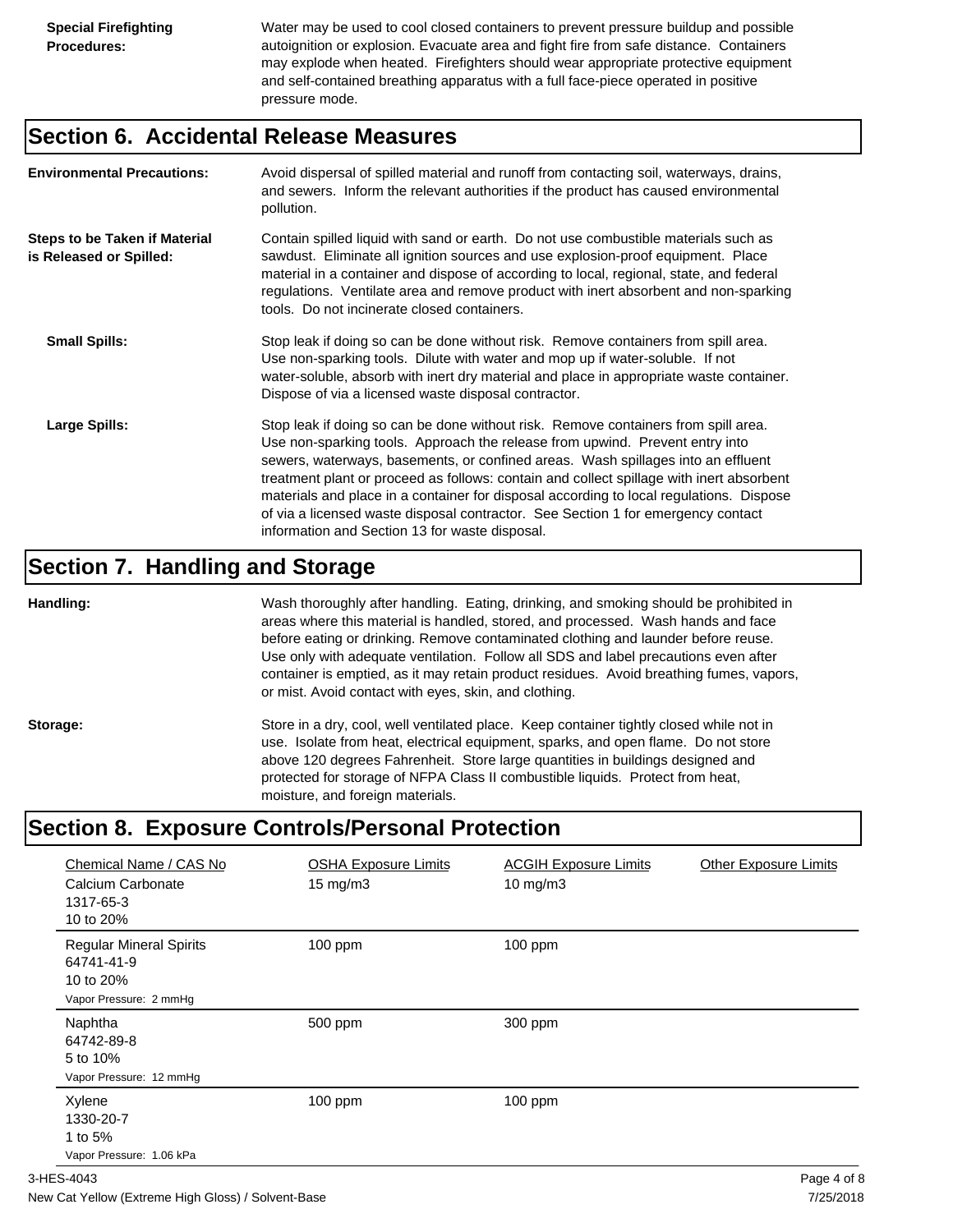| <b>Mineral Spirits</b><br>8052-41-3<br>1 to 5%<br>Vapor Pressure: 2 mmHg | 100 ppm                                       | 100 ppm                                                                                                                                                                                                                                                                                                                                                                                                                                                                                                                                                                                                                                                                                                                                                                                       |
|--------------------------------------------------------------------------|-----------------------------------------------|-----------------------------------------------------------------------------------------------------------------------------------------------------------------------------------------------------------------------------------------------------------------------------------------------------------------------------------------------------------------------------------------------------------------------------------------------------------------------------------------------------------------------------------------------------------------------------------------------------------------------------------------------------------------------------------------------------------------------------------------------------------------------------------------------|
| Acetone<br>67-64-1<br>1 to 5%<br>Vapor Pressure: 30.796 kPA              | 1,000 ppm                                     | 500 ppm                                                                                                                                                                                                                                                                                                                                                                                                                                                                                                                                                                                                                                                                                                                                                                                       |
| <b>Titanium Dioxide</b><br>13463-67-7<br>1 to 5%                         | $5$ mg/m $3$                                  | 10 mg/m3                                                                                                                                                                                                                                                                                                                                                                                                                                                                                                                                                                                                                                                                                                                                                                                      |
| <b>Engineering Controls:</b>                                             |                                               | Use process enclosures, local exhaust ventilation, or other engineering controls to<br>keep worker exposure to airborne contaminants below any recommended or statutory<br>limits. The engineering controls also need to keep gas, vapor, or dust concentrations<br>below any lower explosive limits. Use explosion-proof ventilation equipment.                                                                                                                                                                                                                                                                                                                                                                                                                                              |
| <b>Environmental Controls:</b>                                           |                                               | Emissions from ventilation or work process equipment should be checked to ensure<br>they comply with the requirements of environmental protection legislation. In some<br>cases, fume scrubbers, filters, and other engineering modifications to the process<br>equipment may be required to reduce emissions to acceptable levels.                                                                                                                                                                                                                                                                                                                                                                                                                                                           |
| <b>Respiratory Protection:</b>                                           | adequate protection.                          | Use a properly fitted, air-purifying or air-fed respirator complying with an approved<br>standard if a risk assessment indicates this is necessary. Respiratory protection<br>programs that meet OSHA 1910.134 and ANSI Z88.2 requirements must be followed<br>when workplace conditions warrant a respirator's use. A NIOSH/MSHA approved<br>respirator with an organic vapor cartridge may be permissible under circumstances<br>where airborne concentrations are expected to exceed exposure limits. Protection<br>provided by air purifying respirators is limited. Use a positive pressure, air supplied<br>respirator if there is any potential for an uncontrolled release, exposure levels are not<br>known, or in any circumstances where air purifying respirators may not provide |
| <b>Skin Protection:</b>                                                  | used.                                         | Use impervious, chemical resistant gloves to prevent prolonged skin contact and<br>absorption of material through the skin. Nitrile or neoprene gloves may afford<br>adequate protection. Personal protective equipment for the body should be selected<br>based on the task being performed and the risks involved, and should be approved by<br>a specialist before handling this product. Where there is a risk of ignition from static<br>electricity, wear anti-static protective clothing. For best protection, the clothing should<br>include anti-static boots, gloves, and overalls. Appropriate footwear should always be                                                                                                                                                           |
| <b>Eye Protection:</b>                                                   | times to protect against splashes of liquids. | Safety eyewear, such as splash goggles or a full face shield, should be worn at all                                                                                                                                                                                                                                                                                                                                                                                                                                                                                                                                                                                                                                                                                                           |
| <b>Hygienic Measures:</b>                                                |                                               | Wash thoroughly with soap and water before eating, drinking, or smoking. Remove<br>contaminated clothing immediately and launder before reuse.                                                                                                                                                                                                                                                                                                                                                                                                                                                                                                                                                                                                                                                |

#### **Section 9. Physical and Chemical Properties** Physical State: Liquid

| Solvent odor      |
|-------------------|
| Heavier than air  |
| 4.25              |
| 6 kPA             |
| Slower than ether |
| 56 to 157 C       |
| 1.111             |
| 2.63              |
| 315.30            |
| 2.69              |
| 322.08            |
| $-20 C (-4 F)$    |
|                   |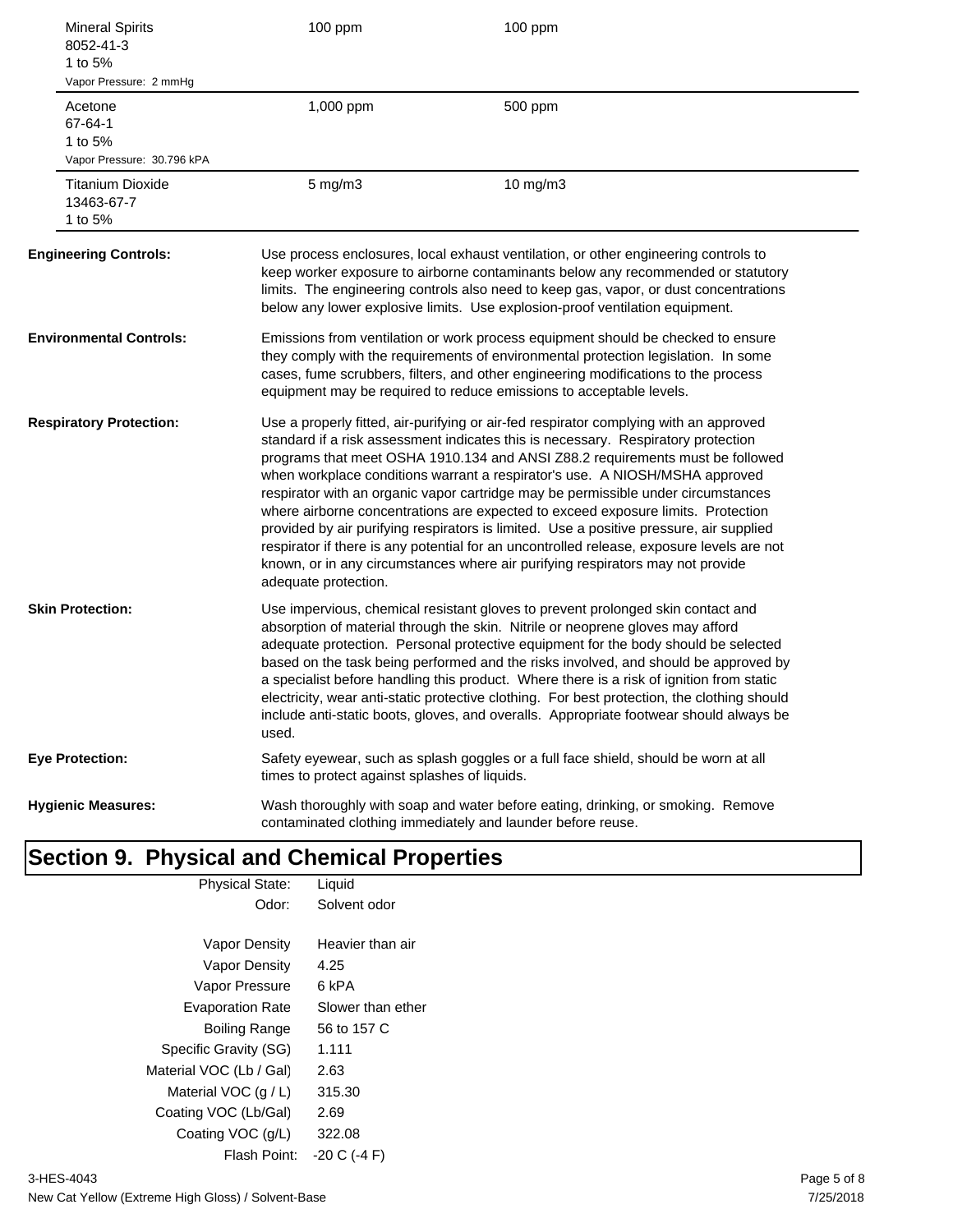Autoignition: Will not occur LEL: 1.0 % UEL: 12.8 % Partition Coefficient, Not available n-octanol/water: Auto-ignition temperature: Not available

#### **Section 10. Stability and Reactivity**

| <b>Conditions to Avoid:</b>      | Avoid temperatures above 120 degrees Fahrenheit. Avoid all possible sources of<br>ignition. Do not pressurize, cut, weld, braze, drill, or expose containers to heat. Do not<br>allow vapor to accumulate in low or confined areas. Avoid contact with strong acid and<br>strong bases. |
|----------------------------------|-----------------------------------------------------------------------------------------------------------------------------------------------------------------------------------------------------------------------------------------------------------------------------------------|
| Incompatibility:                 | Incompatible with strong oxidizing agents.                                                                                                                                                                                                                                              |
| <b>Hazardous Decomposition:</b>  | By open flame, carbon monoxide and carbon dioxide. When heated to decomposition,<br>product emits acrid smoke and irritating fumes. Contains solvents which may form<br>carbon monoxide, carbon dioxide, and formaldehyde.                                                              |
| <b>Hazardous Polymerization:</b> | Will not occur under normal conditions.                                                                                                                                                                                                                                                 |
| Stability:                       | The product is stable.                                                                                                                                                                                                                                                                  |

# **Section 11. Toxicological Information**

| Causes serious eye irritation.                                                                                                                                                                                                                                                                                                                                                                                                                                                                                                                                                                                                                                                                                                                                                                                                                                                                                                                                                                                                                                                                                                                                                                                                                                                                                                                                                                                                                                                                                                                                                        |
|---------------------------------------------------------------------------------------------------------------------------------------------------------------------------------------------------------------------------------------------------------------------------------------------------------------------------------------------------------------------------------------------------------------------------------------------------------------------------------------------------------------------------------------------------------------------------------------------------------------------------------------------------------------------------------------------------------------------------------------------------------------------------------------------------------------------------------------------------------------------------------------------------------------------------------------------------------------------------------------------------------------------------------------------------------------------------------------------------------------------------------------------------------------------------------------------------------------------------------------------------------------------------------------------------------------------------------------------------------------------------------------------------------------------------------------------------------------------------------------------------------------------------------------------------------------------------------------|
| Prolonged or repeated skin contact may cause irritation. Allergic reactions are<br>possible.                                                                                                                                                                                                                                                                                                                                                                                                                                                                                                                                                                                                                                                                                                                                                                                                                                                                                                                                                                                                                                                                                                                                                                                                                                                                                                                                                                                                                                                                                          |
| Harmful if inhaled. High gas, vapor, mist, or dust concentrations may be harmful if<br>inhaled. Avoid breathing fumes, spray, vapors, or mist. May cause headaches and<br>dizziness. High vapor concentrations are irritating to the eyes, nose, throat, and lungs.<br>Prolonged or excessive inhalation may cause respiratory tract irritation.                                                                                                                                                                                                                                                                                                                                                                                                                                                                                                                                                                                                                                                                                                                                                                                                                                                                                                                                                                                                                                                                                                                                                                                                                                      |
| Harmful or fatal if swallowed. Aspiration hazard if swallowed; can enter lungs and<br>cause damage.                                                                                                                                                                                                                                                                                                                                                                                                                                                                                                                                                                                                                                                                                                                                                                                                                                                                                                                                                                                                                                                                                                                                                                                                                                                                                                                                                                                                                                                                                   |
| High concentrations may lead to central nervous system effects (drowsiness,<br>dizziness, nausea, headaches, paralysis, burred vision) and damage. Reports have<br>associated repeated and prolonged occupational overexposure to solvents with<br>permanent brain and nervous system damage. Contains carbon black pigment.<br>Chronic inflammation, lung fibrosis, and lung tumors have been observed in<br>experimental tests involving rats exposed to excessive concentrations of carbon black<br>and several insoluble dust particles for long periods of time. Tumors have not been<br>observed in other species under similar circumstances. Epidemiological studies of<br>North American workers show no evidence of clinically significant negative health<br>effects from occupational exposure to carbon black. Carbon black is listed as a Group<br>2B - Possibly Carcinogenic to Humans, by IARC and is proposed to be listed as A4 -<br>Not Classified as a Human Carcinogen by the American Conference of Governmental<br>Industrial Hygienists. Significant exposure is unlikely during typical application of this<br>product by roller or brush. Risk of overexposure depends on the duration and level of<br>exposure to dust from such processes as repeated sanding of dried surfaces, or<br>inhalation of spray mist, and the actual concentration of carbon black in the product<br>formula.<br>Product contains titanium dioxide, which is listed as a Group 2B - Possibly<br>Carcinogenic to Humans by IARC. No significant exposure to titanium dioxide is |
| anticipated while using this product, in which titanium dioxide is bound to other<br>materials including resin and other pigments, during brush or rolling application.<br>Overexposure risks depend on duration and level of exposure to dust, such as from<br>repeated sanding of this product's dried film, or inhalation of spray mist, and the actual<br>concentration of titanium dioxide in the product formula. For additional information,                                                                                                                                                                                                                                                                                                                                                                                                                                                                                                                                                                                                                                                                                                                                                                                                                                                                                                                                                                                                                                                                                                                                   |
|                                                                                                                                                                                                                                                                                                                                                                                                                                                                                                                                                                                                                                                                                                                                                                                                                                                                                                                                                                                                                                                                                                                                                                                                                                                                                                                                                                                                                                                                                                                                                                                       |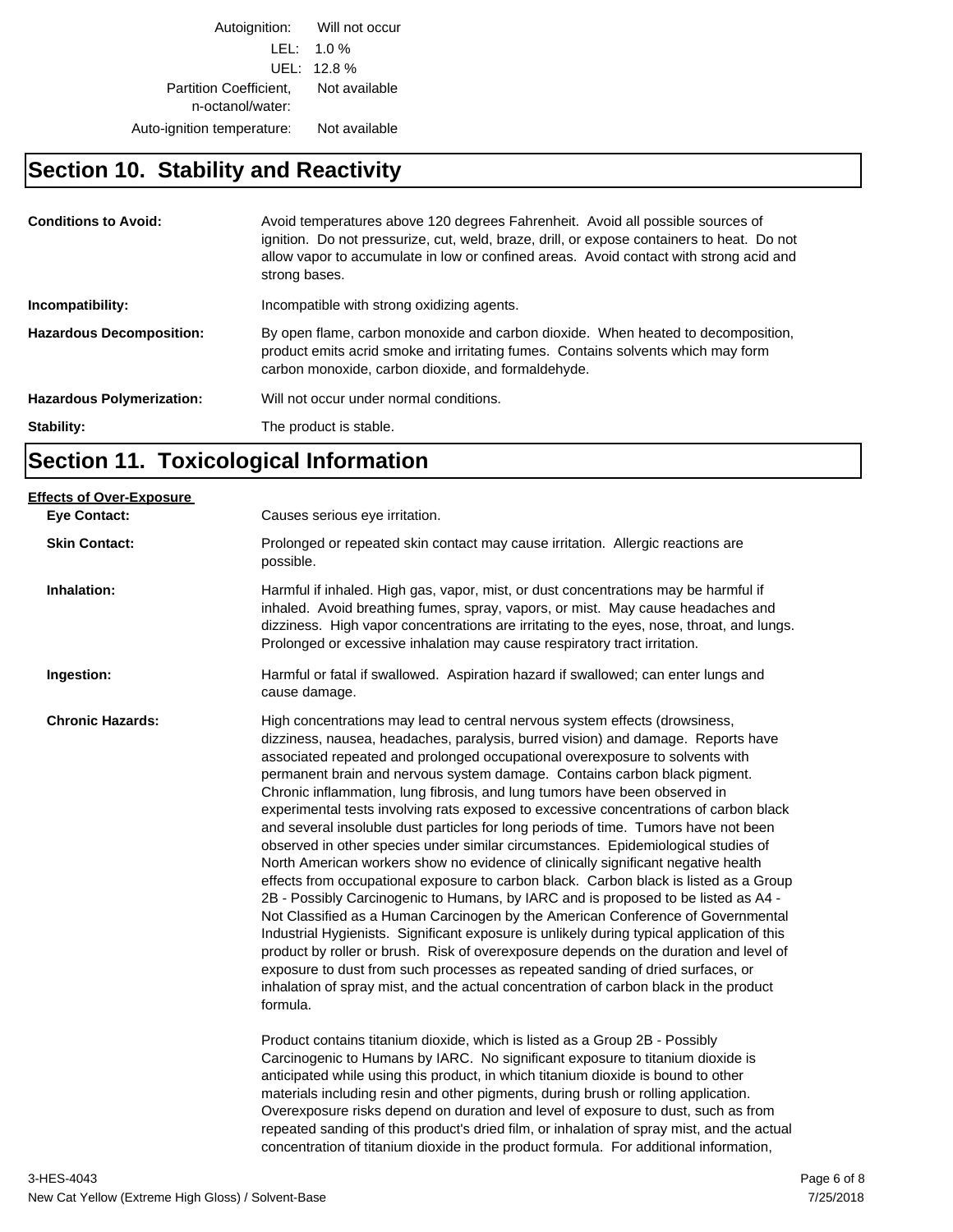refer to IARC Monograph, Volume 93, 2010. **Primary Routes of Entry:** Eye contact, ingestion, inhalation, absorption through the skin, skin contact.

Acute Toxicity Values: **Acute effects of this product have not been tested.** Available data on individual components, if any, will be listed below.

## **Section 12. Ecological Information**

**Ecological Information:** Product is a mixture of listed components.

#### **Section 13. Disposal Information**

#### **Disposal Considerations:** The generation of waste should be avoided or minimized wherever possible. Disposal of this product, solutions, and any by-products should at all times comply with relevant environmental protection regulations and waste disposal regulations, in addition to any local or regional restrictions which may be in effect. Surplus and non-recyclable products should be disposed of via a licensed waste disposal contractor. Waste should not be disposed of untreated to the sewer unless fully compliant with the requirements of all authorities with jurisdiction. Waste packaging should be recycled whenever possible. Incineration or landfill should only be considered when recycling is not feasible. Take care when handling empty containers as they may retain some residual product. Vapor from residue may create a flammable or explosive atmosphere within the used container. Do not expose empty containers to heat or sparks, and do not weld, cut, or grind used containers unless they have been thoroughly cleaned. Avoid contact of spilled material with soil, waterways, drains, and sewer systems.

### **Section 14. Transport Information**

|                          | Domestic (US DOT) | <b>International (IMDG)</b> | Air (IATA) | <b>Canada (TDG)</b> |
|--------------------------|-------------------|-----------------------------|------------|---------------------|
| <b>UN Number:</b>        | 1263              | 1263                        | 1263       | 1263                |
| <b>UN Shipping Name:</b> | Paint             | Paint                       | Paint      | Paint               |
| <b>Hazard Class:</b>     | 3                 | 3                           | 3          | 3                   |
| <b>Packing Group:</b>    | Ш                 | Ш                           |            |                     |
| <b>Limited Quantity:</b> | Yes               | Yes                         | Yes        | Yes                 |

**Special Considerations:** The presence of a shipping description for a particular mode of transport does not indicate that the product is packaged suitably for that mode of transport. All packaging should be reviewed for suitability prior to shipment, so that compliance with applicable regulations can be ensured. Compliance with all applicable regulations is the sole responsibility of the person offering the product for transport. Persons loading and unloading dangerous goods should be trained in all the risks associated with the substances at hand, and on all actions to be taken in case of an emergency situation.

#### **Section 15. Regulatory Information**

| <b>U.S. Federal Regulations</b><br><b>CERCLA - SARA Hazard</b><br>Category: | This product has been reviewed according to the EPA hazard categories promulgated by<br>Sections 311 and 312 of the Superfund Amendment and Reauthorization Act of 1986,<br>known as SARA Title III, and is considered to meet the following categories under<br>applicable conditions: |
|-----------------------------------------------------------------------------|-----------------------------------------------------------------------------------------------------------------------------------------------------------------------------------------------------------------------------------------------------------------------------------------|
| <b>SARA Section 313:</b>                                                    | Fire Hazard, Acute Health Hazard, Chronic Health Hazard<br>This product contains the following substances subject to the reporting requirements of<br>Section 313 of Title III of the Superfund Amendment and Reauthorization Act of 1986 as<br>well as 40 CFR Section 372:             |